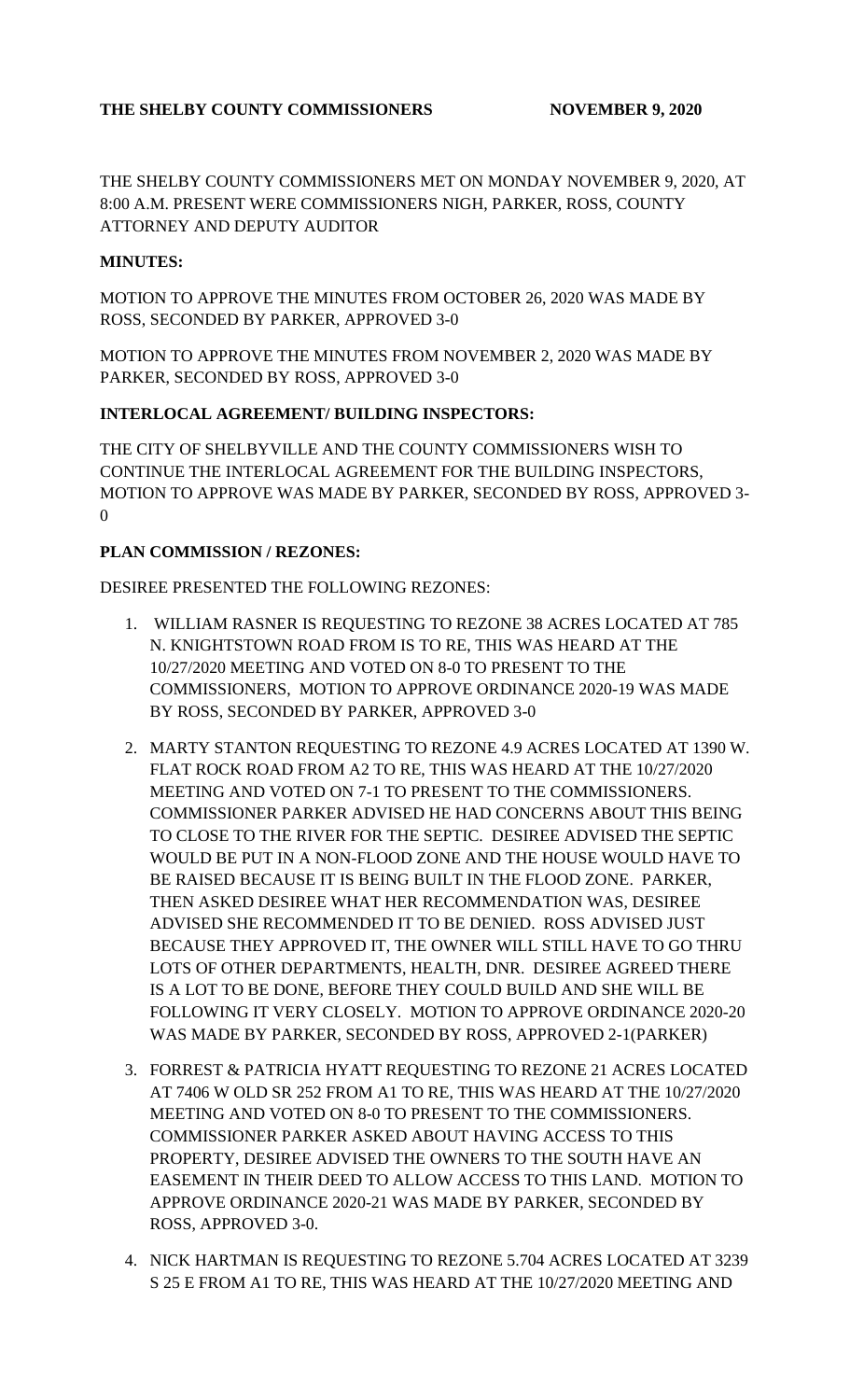VOTED ON 8-0 TO PRESENT TO THE COMMISSIONERS. COMMISSIONER PARKER HAD QUESTION ABOUT ACCESS, DESIREE ADVISED THEY WOULD HAVE A 50 FOOT STRIP THAT BE RAN ALONG THE EDGE OF THE PROPERTY FOR THE DRIVEWAY. THESE 50 FEET WOULD BE PART OF HIS PROPERTY. MOTION TO APPROVE WAS MADE BY ROSS, SECONDED BY PARKER, APPROVED 3-0

#### **SOLAR PLANT SPEAKERS:**

#### **KYLE BARLOW:**

OUR GROUP HAS LEARNED A LITTLE MORE ABOUT HECATE ENERGY, JUST TO CLARIFY HECATE IS THE THIRD SOLAR COMPANY THAT I AM GOING TO TALK ABOUT. ONE OF THE ALARMING THINGS ABOUT HECATE IS 2 OF DEALS ACROSS THE COUNTRY THAT THEY HAVE GOTTEN APPROVED, THEY HAVE LITERALLY SOLD THE LEASE DAYS AFTER THE PROJECT WAS APPROVED TO A SECOND COMPANY. THEIR THIRD-PARTY CONTRACTOR STATED THAT HE WAS FROM ATLAS RENEWABLE POWER AND HE IS HERE SOLICITATING PRIME FARM GROUND. SO MANY NAMES AND COMPANIES, HOW IS ANYONE SUPPOSED TO KEEP IT ALL STRAIGHT? THEY ARE AGGRESSIVELY SOLICITATING GROUND AROUND LITTLE MARION & EAST OF THAT IS WHAT I AM TOLD. MANY OF THE NEIGHBORS HAVE REACHED OUT TO US TO COMPLAIN ABOUT HACATE'S CONSTANT RELENTLESS CONTACT. PEOPLE IN OUR COUNTY ARE BECOMING INCREASINGLY AWARE OF THIS SOLAR BLITZ AND THE TACTICS THESE COMPANIES USE. SOME OF OUR NEIGHBORS HAVE TOLD US NAMES OF LANDOWNERS BEING COURTED BY HECATE. SOME OF THESE NAMES ARE CAUSE FOR ALARM FOR THE CITIZENS OF THIS COUNTY. IS GABE BEING TRUTHFUL TO THE NEIGHBORS BECAUSE SEAN WASN'T. WHY IS SHELBY COUNTY BEING HARASSED FOR INDUSTRIAL SOLAR SO HARD? WHY IS THIS BEING ALLOWED? HOW ARE YOU PROTECTING THE MASSES NOT JUST A FEW? DON'T WORRY THEY ARE PROBABLY JUST REACTING TO A PANIC IN LITTLE MARION. SWITCHING GEARS TO TAX ABATEMENTS. I RECENTLY READ A PAPER BY DR. MICHAEL HICKS FROM BALL STATE, TITLED THE FISCAL IMPACT OF LOCAL PROPERTY TAX ABATEMENT IN INDIANA. I FIRST HEARD HIS NAME WHEN FIRST GIVEN An ARTICLE BY DR HICKS FROM OUR COUNTY GOVERNMENT OFFICIALS SPEAKING FAVORABLY ON SOLAR. HE SAID AND I QUOTE "THERE IS NOT A STRONG RELATIONSHIP BETWEEN ABATEMENT AND THE GROWTH OF ASSESSED VALUE OVER TIME. THE IMPLICATION IS THAT ON AVERAGE THE USE OF ABATEMENTS AS A TOOL FOR GROWING A PROPERTY TAX BASE IS NOT PARTICULARLY AFFECTED, THESE FINDINGS CAST DOUBT ON THE ABILITY OF INDIANA SYSTEM OF PROPERTY TAX ABATEMENTS TO INCREASE THE TAX BASE OR CONTROL PROPERTY TAX RATES" NOWHERE IN INDIANA LAW CONCERNING TAX ABATEMENT ARE THE WORDS LEASEE, LESSOR OR TENANT. THE WORD OWNER IS MENTIONED 119 TIMES. ARE TAX ABATEMENTS EVEN AVAILABLE TO TENANTS AS THEY DO NOT OWN THE LAND? HOW CAN AN INDIVIDUAL PROPERTY OWNER BE GIVEN A TAX ABATEMENT? HOW CAN A COMPANY THAT IS ONLY A TENANT OR LESSOR BE GIVEN A TAX ABATEMENT? ANOTHER CONCERN OF OURS IS PRIME FARMLAND AS WE HAVE STATED REPEATEDLY, DEVELOP AND PRODUCING CROPS, DOES NOT MEET THE LEGAL DEFINITION OF AN ECONOMIC REVITALIZATION AREA UNDER INDIANA CODE I.C. 6-1-12.1. TO DEFINE AN ERA FOR YOU. IT IS A AREA IN A CITY OR COUNTY WHICH HAS BECOME AN UNDESIRABLE FOR OR IMPOSSIBLE OF NORMAL DEVELOPMENT AN OCCUPANCY BECAUSE OF LACK OF DEVELOPMENT, CESSATION OF GROWTH, DETERIORATION OF IMPROVEMENTS OR CHARACTER OF OCCUPANCY, AGE,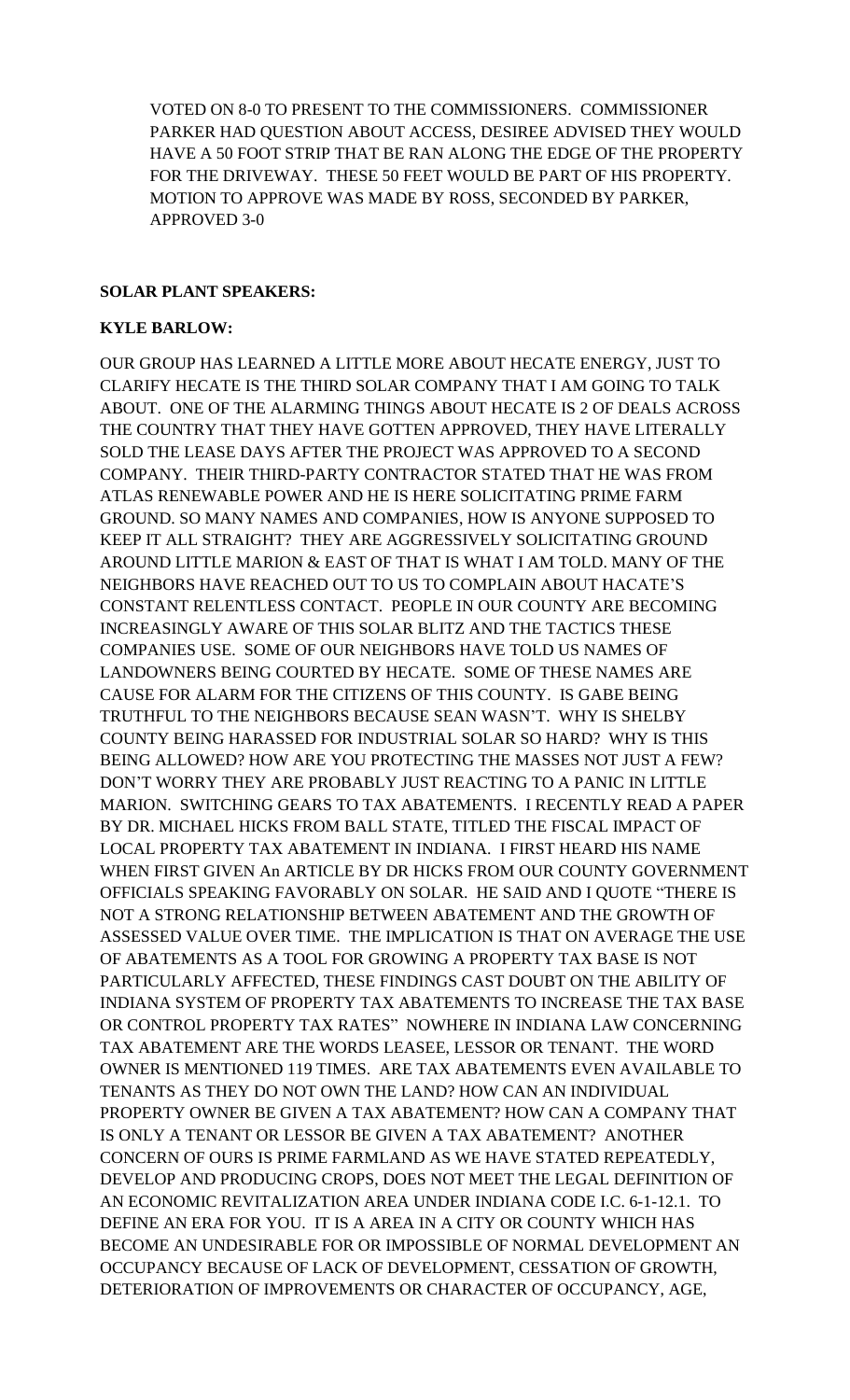OBSOLESCENCE, SUBSTANDARD BUILDING, OR OTHER FACTORS WHICH HAVE IMPAIRED VALUES OR PREVENT A NORMAL DEVELOPMENT OF PROPERTY OR USE OF PROPERTY. THE BZA HAS TO APPROVE A SPECIAL EXEMPTION TO ALLOW PRIME FARMLAND TO BE USED FOR COMMERCIAL INDUSTRIAL PROJECT AND THEN THE COUNTY COUNCIL TURNS AROUND DECLARES IT An ERA, SO A TAX ABATEMENT CAN BE PURSUED. DOES ANYONE ELSE SEE THE HYPOCRISY HERE? IN SHELBY COUNTY HAVE WE FORGOTTEN OUR AGRICULTURAL HERITAGE? AN AG WEB ARTICLE THAT I RECENTLY READ TITLED USDA PEGS RECENT AG EXPORTS IMPACT ON US ECONOMY AT MORE THAN \$300 BILLION. THAT IS \$31 BILLION FOR THE STATE OF INDIANA DIRECTLY. WE DO HAVE AN ETHANOL PLANT THAT NEEDS OUR CORN AND A BEAN PROCESSING PLANT THAT NEEDS FEED AS WELL. WHY ARE WE ENDANGERING OUR LOCAL AG ECONOMY WITH MULTIPLE INDUSTRIAL SOLAR PLANTS? WHEN READING OUR COMPREHENSIVE PLAN, THERE ARE DEFINITE AREAS THIS COUNTY IS FOCUSING ON DEVELOPMENT. THE BENGAL COMMUNITY IS NOT ONE OF THEM. INDIANA IS ONE OF THREE STATES IN THE ENTIRE NATION TO HAVE OVER 50% OF ITS LAND DESIGNATED AS PRIME FARMLAND. WE WILL BE REMOVING 7% OF THE PRIME FARMLAND IN SHELBY COUNTY FOR PRODUCTION, IN MY OPINION FOREVER. THIS HAS ALL BEEN DONE IN 18 MONTHS. WHAT WILL BE LEFT WHEN YOUR TERMS ARE UP? IN CLOSING I ASK THAT YOU PLEASE MAKE A MOTION FOR A SOLAR MORATORIUM, IF NOT FOR THE 1,000 REASON YOU HAVE HEARD SINCE JULY, DO IT FOR THE LOOMING PANDEMIC. IF THIS THING BLOWS UP, WE CAN'T HAVE PUBLIC MEETINGS AND THE PUBLIC DOESN'T GET TO BE HEARD ON THIS. YOU ARE LEAVING OUR COUNTY VULNERABLE AND ITS FUTURE IN QUESTION. PLEASE DO THE JOB THAT YOU PROMISED AND WERE ELECTED TO DO, PROTECT OUR COUNTY FROM THESE SOLAR GYPSIES BECAUSE THAT IS WHAT THESE COMPANIES ARE AND WILL MOVE ON AND THEY DON'T CARE ABOUT SHELBY COUNTY. THINK ABOUT WHAT LEGACY YOU ARE LEAVING IN OUR COUNTY. COMMISSIONER PARKER THANK KYLE AND POINTED OUT HE HAD SOME VERY GOOD POINTS AND HE WISHES, THERE WAS A WAY YOUR GROUP TO GET THRU TO MORE PEOPLE TO REALIZE THE DISADVANTAGE THIS IS TO SHELBY COUNTY.

### **SHERIFF:**

N/A

## **HIGHWAY:**

N/A

## **CLAIMS:**

PAYROLL – MOTION TO APPROVE MONTHLY CLAIMS WAS MADE BY PARKER, SECONDED BY ROSS, APPROVED 3-0

### **TRANSFER/ADDITIONALS:**

 $N/A$ 

### **MISCELLANEOUS:**

## **ASSESSOR / PTABOA BOARD:**

ANNE ADVISED THEY HAD A PTABOA BOARD MEMBER THAT NEEDED TO RESIGN BECAUSE OF AN ILLNESS, ANNE ADVISED THIS MEMBER WAS ONE THAT WAS APPOINTED BY THE COMMISSIONERS. THIS IS A DEMOCRAT SEAT AND SPOKE WITH THE DEMOCRATIC BOARD AND THEY SUGGESTED BRUCE EVERHART.